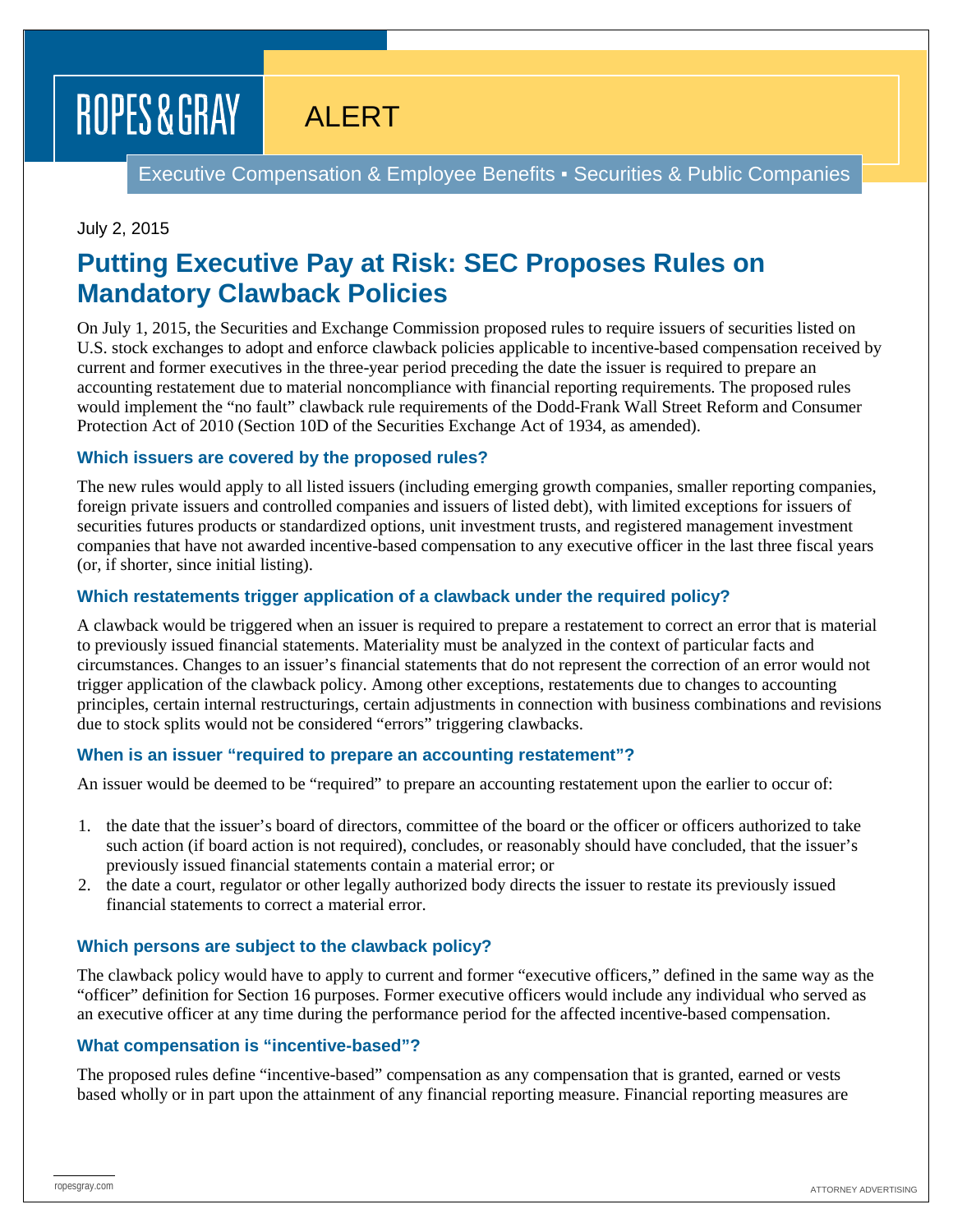# ROPES&GRAY

July 2, 2015

 $ALERT$ <sub>2</sub>

measures that are determined and presented in accordance with the accounting principles used in preparing the issuer's financial statements, any measures derived wholly or in part from those measures, and stock price and total shareholder return ("TSR").

The table below provides illustrative examples of covered and not-covered items of compensation:

| <b>Covered "Incentive-Based" Compensation</b>                                                                                                                                                    | <b>Compensation Not Covered</b>                                                                                                                                                                                                        |
|--------------------------------------------------------------------------------------------------------------------------------------------------------------------------------------------------|----------------------------------------------------------------------------------------------------------------------------------------------------------------------------------------------------------------------------------------|
| Bonuses earned wholly or in part based on satisfying<br>a financial reporting measure performance goal                                                                                           | <b>Salaries</b>                                                                                                                                                                                                                        |
| Bonuses paid from a bonus pool, if the pool size is<br>based wholly or in part on satisfying a financial<br>reporting measure performance goal                                                   | Bonuses paid solely at the discretion of the compensation<br>committee that are not paid from a bonus pool, the size of<br>which is determined based wholly or in part on satisfying a<br>financial reporting measure performance goal |
| Equity awards granted or vesting based wholly or in<br>part on satisfying a performance goal based on a<br>financial reporting measure, TSR or achieving a<br>certain stock price                | Bonuses paid solely on satisfying one or more subjective<br>standards and/or continued employment                                                                                                                                      |
| Proceeds received upon the sale of shares acquired<br>under an equity award that was granted or that vested<br>wholly or in part on satisfying a financial reporting<br>measure performance goal | Bonuses earned solely based on achieving one or more<br>strategic or operational measures (e.g., obtaining regulatory<br>approvals)                                                                                                    |
|                                                                                                                                                                                                  | Time-based equity awards or equity awards earned based on<br>attaining one or more non-financial reporting measures                                                                                                                    |

# **How long would incentive-based compensation be at risk under the clawback policy?**

The policy must apply for the three completed fiscal years immediately preceding the date the issuer is required to prepare an accounting restatement, with a special rule for issuers changing fiscal years. Any incentive-based compensation "received" (as described below) during this period would be subject to recovery.

### **When is incentive-based compensation "received"?**

Incentive-based compensation would be deemed received in the fiscal year during which the financial reporting measure specified is attained (regardless of when granted or paid), even if not all conditions to payment have been satisfied (such as additional service conditions or board certification of performance criteria).

### **What is the recoverable amount under the clawback policy?**

The amount recoverable by the issuer is the amount of incentive-based compensation received by the covered individual that exceeds the amount of incentive-based compensation that otherwise would have been received had it been determined based on the accounting restatement. Where the amount of erroneously award compensation is not subject to mathematical recalculation directly from the information in the accounting restatement (such as where incentive compensation is based on stock price or TSR), the recoverable amount may be determined based on a reasonable estimate of the effect of the accounting restatement on the applicable measure. In that situation, an issuer would be required to maintain documentation of how it determined its reasonable estimate and provide such documentation to the relevant stock exchange. The recoverable amount would be determined on a pre-tax basis.

For equity awards, the recoverable amount will depend in part on whether underlying shares have been sold. If the award is still held at the time of recovery, the recoverable amount would be the number of shares or awards received in excess of the number that should have been received applying the restated financial reporting measure. If the